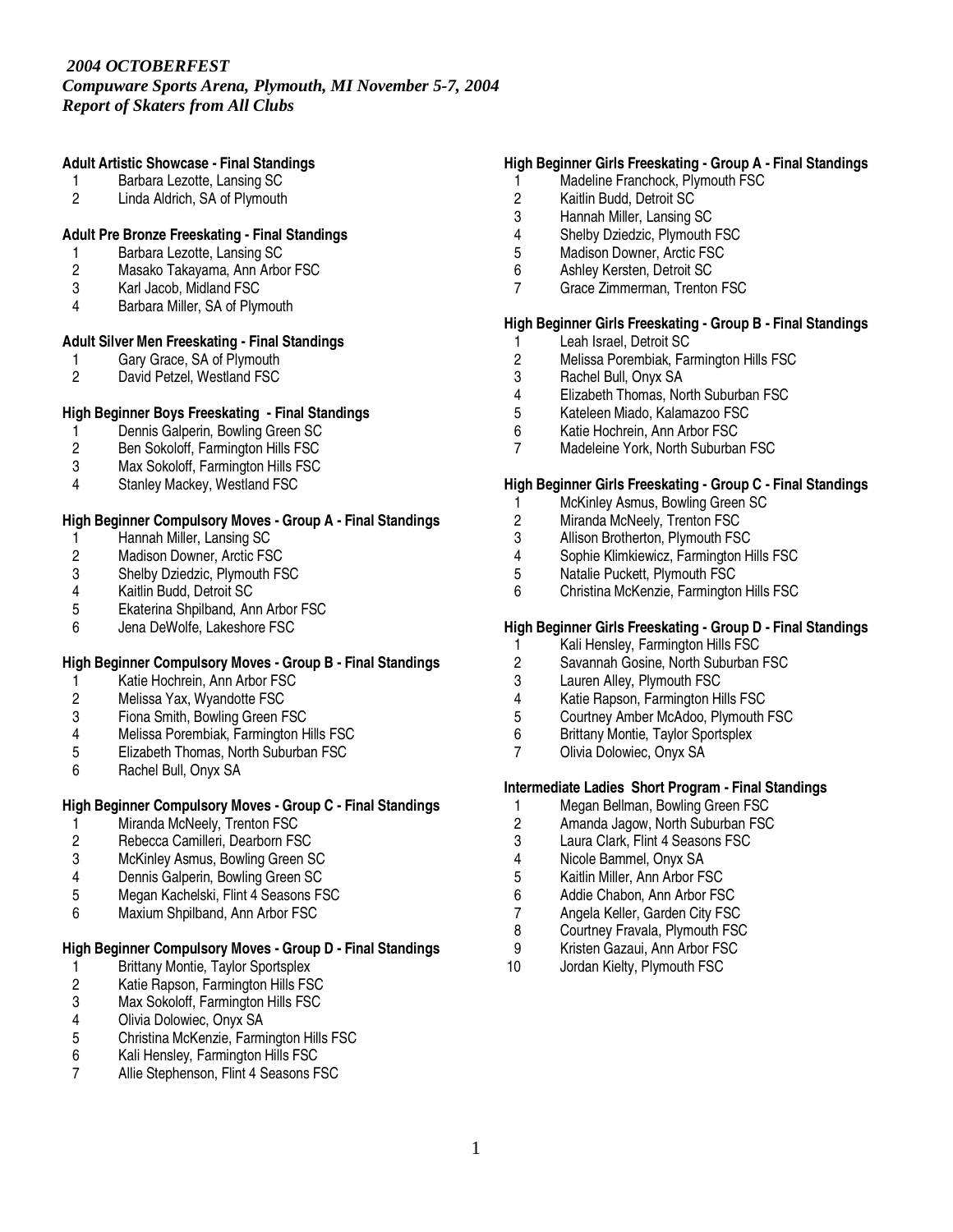*Compuware Sports Arena, Plymouth, MI November 5-7, 2004 Report of Skaters from All Clubs*

# **Intermediate Ladies Freeskating - Final Standings**

- 1 Amanda Jagow, North Suburban FSC
- 2 Megan Bellman, Bowling Green FSC<br>3 Laura Clark. Flint 4 Seasons FSC
- Laura Clark, Flint 4 Seasons FSC
- 4 Angela Keller, Garden City FSC
- 5 Courtney Fravala, Plymouth FSC<br>6 Kaitlin Miller. Ann Arbor FSC
- 6 Kaitlin Miller, Ann Arbor FSC
- 7 Addie Chabon, Ann Arbor FSC
- 8 Nicole Bammel, Onyx SA
- 9 Katie Rhodes, SC of Novi
- 10 Erika Dolowiec, Onyx Skating Academy
- 11 Kristen Gazaui, Ann Arbor FSC

# **Intermediate Showcase - Final Standings**

- 
- 1 Crystal Jugaszek, FSC of Birmingham<br>2 Ashlev Hamlin. South West Mich. FSC
- 2 Ashley Hamlin, South West Mich. FSC<br>3 Kristen Hughes. FSC of Birmingham Kristen Hughes, FSC of Birmingham
- 4 Rosie Keller, Garden City FSC
- 5 Addie Chabon, Ann Arbor FSC

# **Intermediate Spins - Final Standings**

- 1 Jordan Kielty, Plymouth FSC<br>2 Elvssa Rautiola, Garden City
- 2 Elyssa Rautiola, Garden City FSC

# **Junior Free Skating - Final Standings**

- 1 Meredith Boxberger, Individual Member<br>2 Ashlev Hamlin. South West Mich. FSC
- Ashley Hamlin, South West Mich. FSC

# **Junior Ladies Short Program - Final Standings**

- 1 Meredith Boxberger, Individual Member<br>2 Ashley Hamlin, South West Mich. FSC
- 2 Ashley Hamlin, South West Mich. FSC

# **Juvenile Girls Freeskating - Final Standings**

- 1 Emily Laughlin, Bowling Green FSC<br>2 Jaylyn Kelly, Lansing SC
- 
- 2 Jaylyn Kelly, Lansing SC<br>3 Jordan Kielty, Plymouth F 3 Jordan Kielty, Plymouth FSC<br>4 Kaitlyn Shariak. SC of Novi
- 4 Kaitlyn Shariak, SC of Novi
- 5 Elyssa Rautiola, Garden City FSC

# **Juvenile Girls Short Program - Final Standings**

- 
- 1 Elyssa Rautiola, Garden City FSC<br>2 Breanna Schnur, Plymouth FSC Breanna Schnur, Plymouth FSC
- 3 Emily Laughlin, Bowling Green FSC<br>4 Eva DeBeliso. SA of Plymouth
- Eva DeBeliso, SA of Plymouth
- 5 Jaylyn Kelly, Lansing SC

# **Juvenile Team Compulsories - Final Standings**

1 Ice Divas, Plymouth FSC

# 2 The Four Iceketeers, Lakeshore FSC

# **Juvenile/Open Juvenile Spins - Final Standings**

- 1 Jean Huang, Ann Arbor FSC
- 2 Jodi Bartlett, Midland FSC<br>3 Amanda Sutton. Midland F
- 3 Amanda Sutton, Midland FSC
- 4 Kylie Meyer, SC of Novi

# **Low Beginner Compulsory Moves - Group A - Final Standings**

- 1 Rachel Royfman, Individual Member
- 2 Emma Jacob, Midland FSC
- 3 Allison Chamberlain, Midland FSC<br>4 Olivia Keils. Farmington Hills FSC
- 4 Olivia Keils, Farmington Hills FSC<br>5 Marisa Linski, Arctic FSC
- Marisa Linski, Arctic FSC

# **Low Beginner Compulsory Moves - Group B - Final Standings**

- 1 Charity Haylett, Bowling Green SC<br>2 Bridget Race. Farmington Hills FSC
- 2 Bridget Race, Farmington Hills FSC<br>3 Emily DuPont, Onyx SA
- 3 Emily DuPont, Onyx SA
- 4-TIE Lauren Zisholz, Lansing SC
- 4-TIE Megan Chandler, Kalamazoo FSC
- 6 Alexis Berry, Ann Arbor FSC

# **Low Beginner Compulsory Moves - Group C - Final Standings**

- 1 Samantha Borowiak, St. Clair Shores FSC<br>2 Lydia Chamberlain, Lansing SC
- 2 Lydia Chamberlain, Lansing SC<br>3 Rachel Umanskiy, Farmington H
- 
- 3 Rachel Umanskiy, Farmington Hills FSC 4 Elizabeth Buchanan, Farmington Hills FSC<br>5 Audrey Black. Ann Arbor FSC
- 5 Audrey Black, Ann Arbor FSC<br>6 Katie Hardaway. North Suburb
- Katie Hardaway, North Suburban FSC
- 7 Amber Moody, Lakeshore FSC

# **Low Beginner Freeskating - Group A - Final Standings**

- 1 Emma Jacob, Midland FSC
- 2 Rachel Royfman, Individual Member<br>3 Olivia Keils. Farmington Hills FSC
- 3 Olivia Keils, Farmington Hills FSC<br>4 Allison Chamberlain, Midland FSC
- 4 Allison Chamberlain, Midland FSC<br>5 Jena DeWolfe. Lakeshore FSC
- 5 Jena DeWolfe, Lakeshore FSC<br>6 Marisa Linski, Arctic FSC
- Marisa Linski, Arctic FSC

# **Low Beginner Freeskating - Group B - Final Standings**

- 1 Alison Freier, Plymouth FSC<br>2 Madeline Meek, Detroit SC
- 2 Madeline Meek, Detroit SC<br>3 Mega Meneguzzi, Detroit SQ
- 3 Megg Meneguzzi, Detroit SC
- 4 Lauren Dumas, North Suburban FSC<br>5 Alexis Berry. Ann Arbor FSC
- 5 Alexis Berry, Ann Arbor FSC<br>6 Charity Havlett, Bowling Gree
- 6 Charity Haylett, Bowling Green SC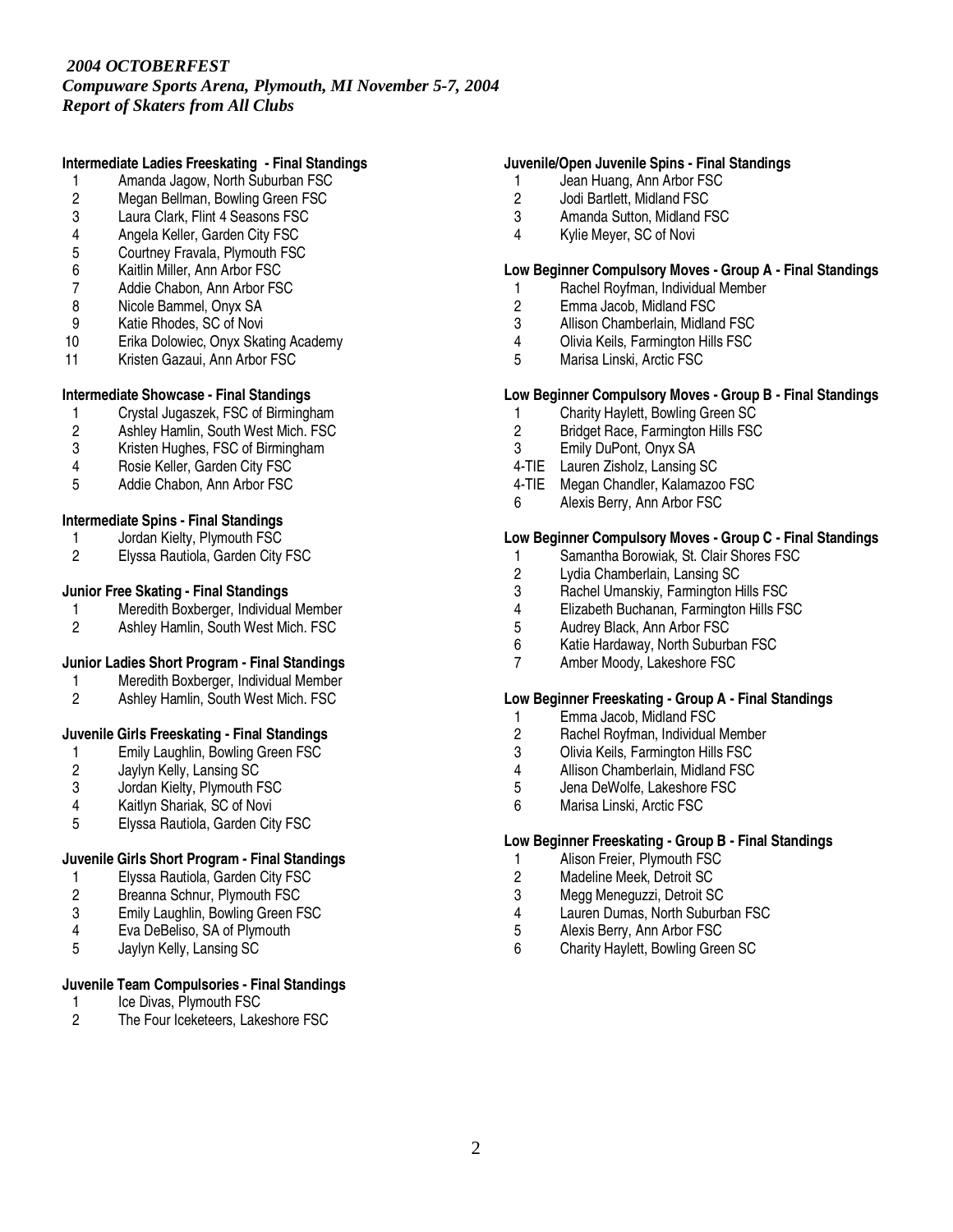*Compuware Sports Arena, Plymouth, MI November 5-7, 2004 Report of Skaters from All Clubs*

# **Low Beginner Freeskating - Group C - Final Standings**

- 1 Caitlin DeLuca, Detroit SC
- 2 Megan Chandler, Kalamazoo FSC<br>3 Meredith Rauer. SC of Novi
- Meredith Rauer, SC of Novi
- 4 Alyssa Loshinskie, Detroit SC
- 5 Daniel Takayama, Ann Arbor FSC<br>6 Lyndsy Allmacher, Plymouth FSC
- Lyndsy Allmacher, Plymouth FSC
- 7 Karisa Yu, Lakeland SC
- 8 Melinda Hammond, SC of Novi

# **Low Beginner Freeskating - Group D - Final Standings**

- 1 Erin Weingarten, Detroit SC<br>2 Carly Bullock, Lansing SC
- 2 Carly Bullock, Lansing SC<br>3 Melissa Yax. Wyandotte F.
- 3 Melissa Yax, Wyandotte FSC
- 4 Lauren Zisholz, Lansing SC
- 5 Samantha Borowiak, St. Clair Shores FSC<br>6 Madison Yates. Plymouth FSC
- 6 Madison Yates, Plymouth FSC
- 7 Kaylyn Scott, Farmington Hills FSC
- 8 Bridget Race, Farmington Hills FSC

# **Low Beginner Freeskating - Group E - Final Standings**

- 1 Rebecca Camilleri, Dearborn FSC<br>2 Mikayla Eshleman, Plymouth FSC
- 2 Mikayla Eshleman, Plymouth FSC<br>3 Lydia Chamberlain, Lansing SC
- 3 Lydia Chamberlain, Lansing SC<br>4 Katie Hardaway, North Suburbar
- 4 Katie Hardaway, North Suburban FSC<br>5 Audrey Black, Ann Arbor FSC
- 5 Audrey Black, Ann Arbor FSC<br>6 Megan Kachelski, Flint 4 Seas
- 6 Megan Kachelski, Flint 4 Seasons FSC<br>7 Hailev Tramel. Trov AFS
- Hailey Tramel, Troy AFS
- 8 Elizabeth Buchanan, Farmington Hills FSC

# **Low Beginner Freeskating - Group F - Final Standings**

- 1 Allie Stephenson, Flint 4 Seasons FSC<br>2 Rachel Berry, Flint 4 Seasons FSC
- 2 Rachel Berry, Flint 4 Seasons FSC<br>3 Courtney Ring, SC of Novi
- 3 Courtney Ring, SC of Novi<br>4 Megan Mahoney, Lansing
- 4 Megan Mahoney, Lansing SC<br>5 Amber Moody, Lakeshore FSC
- 5 Amber Moody, Lakeshore FSC<br>6 Liz Agree. Flint 4 Seasons FSC
- Liz Agree, Flint 4 Seasons FSC

# **Open Juvenile Girls Short Program - Final Standings**

- 1 Marissa Rose, Bowling Green FSC
- 2 Crystal Stewart, Dearborn FSC<br>3 Lauren Biegger, Bowling Green
- Lauren Biegger, Bowling Green FSC
- 4 Kiersten Popke, Plymouth FSC<br>5 Jamie Cohen, Ann Arbor FSC
- 5 Jamie Cohen, Ann Arbor FSC
- 6 Megan Siwa, North Suburban FSC

# **Open Juvenile Ladies Free Skating - Final Standings**

- 1 Jodi Bartlett, Midland FSC<br>2 Crystal Stewart, Dearborn
- 2 Crystal Stewart, Dearborn FSC<br>3 Jamie Cohen. Ann Arbor FSC
- 3 Jamie Cohen, Ann Arbor FSC<br>4 Kelsey Root FSC of Birmingha
- Kelsey Root, FSC of Birmingham

# **Pre Juvenile Freeskating - Group A - Final Standings**

- 1 Jean Huang, Ann Arbor FSC
- 2 Jennifer Sterbenz, Detroit SC<br>3 Meghan Erikson, Detroit SC
- 3 Meghan Erikson, Detroit SC
- 4 Rilee Essenberg, Lakeshore FSC<br>5 Jenna Sutton, Midland FSC
- 5 Jenna Sutton, Midland FSC<br>6 Sarah Dalv. Detroit SC
- Sarah Daly, Detroit SC
- 7 Etienne Pfister, Midland FSC
- 8 Stephanie Vanderlinde, Lakeshore FSC

# **Pre Juvenile Girls Freeskating - Group B - Final Standings**

- 1 Megan Siwa, North Suburban FSC<br>2 Anna Kuliian. Ann Arbor FSC
- Anna Kuljian, Ann Arbor FSC
- 3-TIE Laura Yee, SC of Novi
- 3-TIE Eva DeBeliso, SA of Plymouth
- 5 Tara Ellis, Farmington Hills FSC<br>6 Bethany Bonenfant, Westland FS
- 6 Bethany Bonenfant, Westland FSC<br>7 Kylie Mever, SC of Novi
- Kylie Meyer, SC of Novi
- 8 Sarah May, South West Mich. FSC
- 9 Ashley Orban, North Suburban FSC

#### **Pre Juvenile Girls Freeskating - Group C - Final Standings**

- 1 Marissa Rose, Bowling Green FSC<br>2 Danielle Mika, Westland FSC
	- 2 Danielle Mika, Westland FSC<br>3 Lauren Biegger, Bowling Gree
- 3 Lauren Biegger, Bowling Green FSC<br>4 Rachael Preston. Lake Effect FSC
- 4 Rachael Preston, Lake Effect FSC<br>5 Chelsea Graham. South West Mich
- 5 Chelsea Graham, South West Mich. FSC<br>6 Amy Mangum. Ann Arbor FSC
- 6 Amy Mangum, Ann Arbor FSC<br>7 Megan Gschwender, Westland
- Megan Gschwender, Westland FSC
- 8 Krista Goudie, Plymouth FSC
- 9 Connie Achtenberg, Ann Arbor FSC

### **Pre Preliminary Boys Freeskating - Final Standings**

- 1 Matthew Blackmer, Bowling Green FSC<br>2 Timothy Sterbenz, Detroit SC
- 2 Timothy Sterbenz, Detroit SC<br>3 Braden Marks. Lakeshore FS
- Braden Marks, Lakeshore FSC

# **Pre Preliminary Girls Free Skating Group A - Final Standings**

- 1 Katie Butler, Plymouth FSC
- 2 Miranda Micallef, Detroit SC
- 3-TIE Heather Heimbach, SC of Novi
- 3-TIE Courtney Van Horn, Bowling Green SC
- 5 Anastasia Worthy, Detroit SC<br>6 Katie Scuereb, SC of Novi
- Katie Scuereb, SC of Novi
- 7 Melanie Blaszkowski, St. Clair Shores FSC
- 8 Giana Paolucci, SC of Novi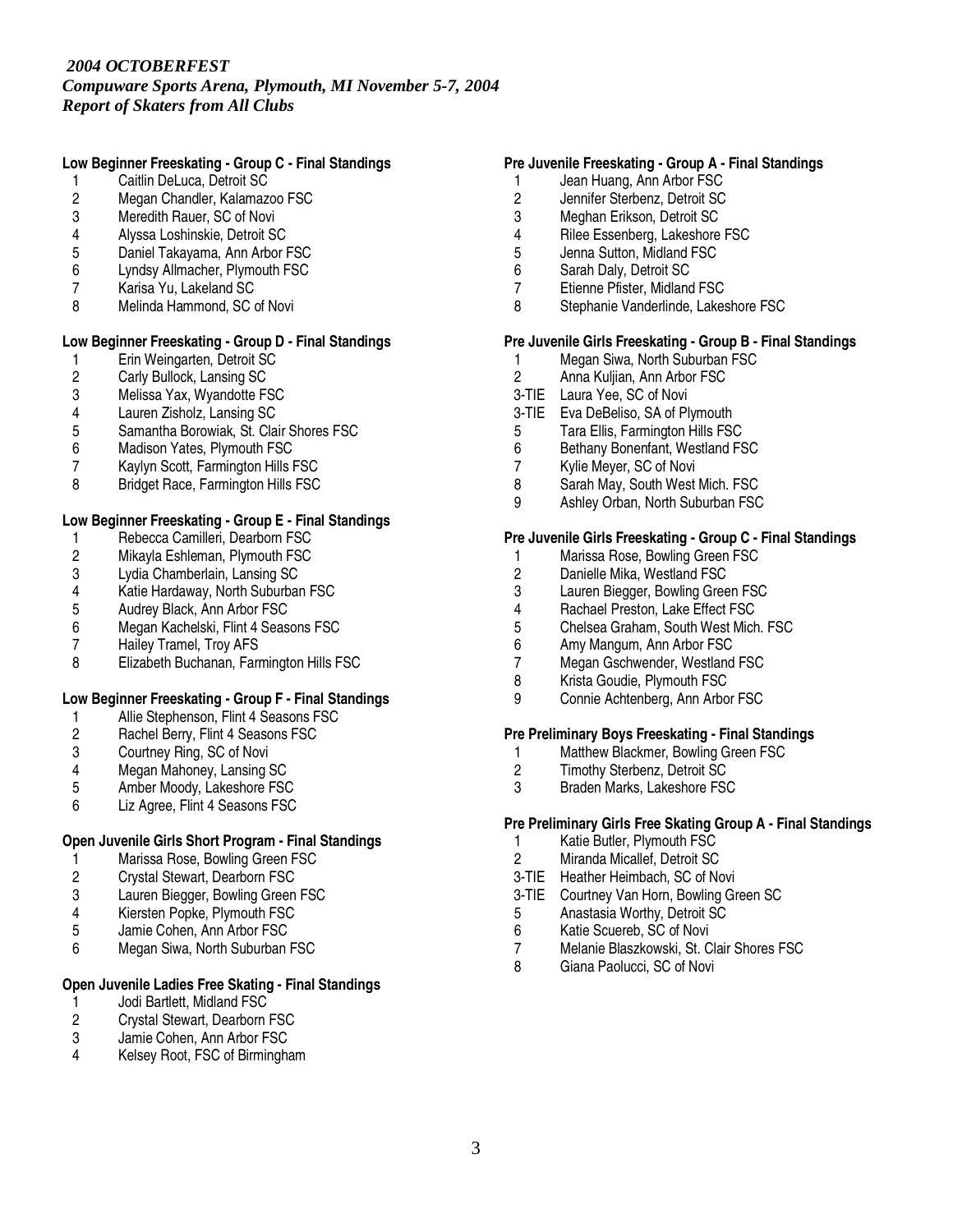*Compuware Sports Arena, Plymouth, MI November 5-7, 2004 Report of Skaters from All Clubs*

# **Pre Preliminary Girls Free Skating Group C - Final Standings**

- 1 Andrea Bellman, Bowling Green FSC
- 2 Mary Blair, Arctic FSC<br>3 Briana Kazi. SA of Plvr
- Briana Kazi, SA of Plymouth
- 4 Kelsey Helwig, Farmington Hills FSC
- 5 Rachel Racette, North Suburban FSC<br>6 Jordyn Timpson. Lansing SC
- 6 Jordyn Timpson, Lansing SC
- 7 Erica Line, Garden City FSC
- 8 Jacqueline Gress, Plymouth FSC

# **Pre Preliminary Girls Limited FS Div.** I Group D - Final Standings

- 1 Vanessa Winter, Greater Grand Rapids<br>2 Alyssa Shomsky, Plymouth FSC
- 2 Alyssa Shomsky, Plymouth FSC<br>3 Rebecca Sievewright, Lakeland 9
- 3 Rebecca Sievewright, Lakeland SC<br>4 Mallory DeLuca. Farmington Hills F.
- 4 Mallory DeLuca, Farmington Hills FSC<br>5 Lindsey Lawson. Port Huron Fsc
- 5 Lindsey Lawson, Port Huron Fsc<br>6 Katrina Stack. SA of Plymouth
- 6 Katrina Stack, SA of Plymouth
- Kacey Lawniczak, North Suburban FSC

#### **Pre Preliminary Limited Boys Freeskating - Final Standings**

- 
- 1 Shayne Kelly, Lansing SC<br>2 Derek Jacob, Midland FSC 2 Derek Jacob, Midland FSC<br>3 Jonathon Horton, North Sub
- 3 Jonathon Horton, North Suburban FSC

#### **Pre-Juvenile Compulsory Moves - Group A - Final Standings**

- 1 Etienne Pfister, Midland FSC<br>2 Chandler Carroll. Farmington
- 2 Chandler Carroll, Farmington Hills FSC<br>3 Ciara Viola. Taylor Sportsplex
- Ciara Viola, Taylor Sportsplex
- 4 Stephanie Vanderlinde, Lakeshore FSC
- 5 Rilee Essenberg, Lakeshore FSC
- 6 Melanie Laughlin, Bowling Green FSC

# **Pre-Juvenile Compulsory Moves - Group B - Final Standings**

- 1 Krista Goudie, Plymouth FSC<br>2 Sarah May, South West Mich.
- 2 Sarah May, South West Mich. FSC<br>3 Arielle Peterson, SK8 Bay FSC
- 3 Arielle Peterson, SK8 Bay FSC<br>4 Rachael Preston, Lake Effect F9
- 4 Rachael Preston, Lake Effect FSC<br>5 Amy Mangum. Ann Arbor FSC
- 5 Amy Mangum, Ann Arbor FSC
- 6 Jennette Goans, Bowling Green SC
- 7 Meagan Rogowski, South West Mich. FSC<br>8 Nicole Vellinga. Bowling Green FSC
- Nicole Vellinga, Bowling Green FSC

# **Pre-Juvenile Free Skating - Final Standings**

- 1 Eva DeBeliso, SA of Plymouth
- 2 Danielle Mika, Westland FSC<br>3 Megan Siwa, North Suburban
- Megan Siwa, North Suburban FSC
- 4 Laura Yee, SC of Novi
- 5 Jean Huang, Ann Arbor FSC<br>6 Anna Kuliian. Ann Arbor FSC
- Anna Kuljian, Ann Arbor FSC
- 7 Lauren Biegger, Bowling Green FSC
- 8 Jennifer Sterbenz, Detroit SC
- 9 Marissa Rose, Bowling Green FSC<br>10 Meghan Erikson, Detroit SC
- Meghan Erikson, Detroit SC
- 11 Rilee Essenberg, Lakeshore FSC
- 12 Rachael Preston, Lake Effect FSC

# **Pre-Juvenile Spins - Final Standings**

- 1 Arielle Peterson, SK8 Bay FSC<br>2 Tanesha Ledesma, SK8 Bay FS
- Tanesha Ledesma, SK8 Bay FSC
- 3 Etienne Pfister, Midland FSC
- 4 Nicole Heimbach, SC of Novi
- 5 Chelsea Graham, South West Mich. FSC
- 6 Amy Mangum, Ann Arbor FSC
- 7 Jenna Sutton, Midland FSC

# **Pre-Juvenile Team Compulsories - Final Standings**

- 1 Matryoshka, Bowling Green SC<br>2 Ice Fusion. Midland FSC
- 2 Ice Fusion, Midland FSC<br>3 Fab Four. Farmington Hil
- Fab Four, Farmington Hills FSC

#### **Pre-Juvenile/Juvenile Artistic Showcase - Final Standings**

- 1 Megan Siwa, North Suburban FSC
- 2 Kelsey Root, FSC of Birmingham
- 3 Harmony Risca, Detroit SC

### **Preliminary Compulsory Moves - Group A - Final Standings**

- 1 Gaelle Pfister, Midland FSC<br>2 Regan Tang, SC of Novi
- 2 Regan Tang, SC of Novi<br>3 Alexandra Aldridge. North
- 3 Alexandra Aldridge, North Suburban FSC<br>4 Katie Scuereb. SC of Novi
- Katie Scuereb, SC of Novi
- 5 Shayne Kelly, Lansing SC

#### **Preliminary Compulsory Moves - Group B - Final Standings**

- 1 Amanda Bertsch, Ann Arbor FSC
- 2 Rae Hesling, Lakeshore FSC<br>3 Brooke Tiller. Bowling Green
- 3 Brooke Tiller, Bowling Green FSC<br>4 Annie Rosentreter, Trenton FSC
- 4 Annie Rosentreter, Trenton FSC
- 5 Nicole Erd, Detroit SC<br>6 Amy Allen Individual N
- Amy Allen, Individual Member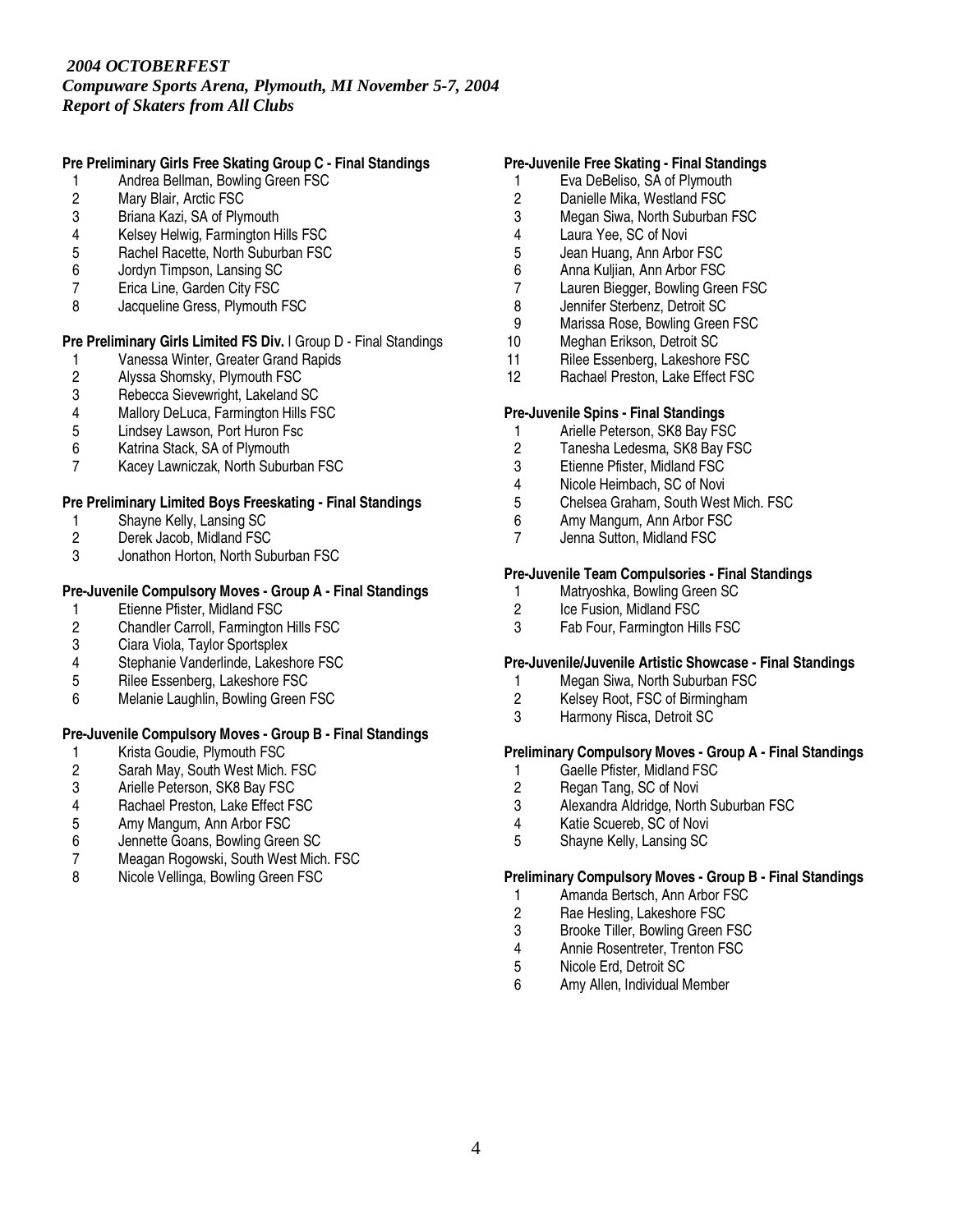*Compuware Sports Arena, Plymouth, MI November 5-7, 2004 Report of Skaters from All Clubs*

# **Preliminary Compulsory Moves - Group C - Final Standings**

- 1 Jessica DeBelly, Bowling Green FSC
- 2 Rachel Franchock, Plymouth FSC<br>3 Leah Benoit. North Suburban FSC
- Leah Benoit, North Suburban FSC
- 4 Rachel Racette, North Suburban FSC
- 5 Jillian Spina, North Suburban FSC<br>6 Megan Linski, Arctic FSC
- Megan Linski, Arctic FSC
- 7 Molli Keller, Trenton FSC

#### **Preliminary Compulsory Moves - Group D - Final Standings**

- 1 Natalya Mian, Bowling Green FSC<br>2 Danielle Fuller, Individual Member
- 2 Danielle Fuller, Individual Member<br>3 Kasia Garner, Ann Arbor FSC
- 3 Kasia Garner, Ann Arbor FSC<br>4 Andrea Bellman. Bowling Gree
- 4 Andrea Bellman, Bowling Green FSC<br>5 Grace Sandy, Ann Arbor FSC
- 5 Grace Sandy, Ann Arbor FSC
- 6 Stephanie Meyers, Kalamazoo FSC

# **Preliminary Girls Free Skating - Final Standings**

- 1 Danielle Newel, Detroit SC
- 2 Rachel Franchock, Plymouth FSC<br>3 Chenale Mackey, Westland FSC
- 3 Chenale Mackey, Westland FSC<br>4 Tanesha Ledesma, SK8 Bav FSC
- 4 Tanesha Ledesma, SK8 Bay FSC<br>5 Karen Malloure, SC of Novi
- 5 Karen Malloure, SC of Novi<br>6 Gaelle Pfister, Midland FSC
- 6 Gaelle Pfister, Midland FSC
- 7 Jennette Goans, Bowling Green SC<br>8 Hannah Reister. Lansing SC
- 8 Hannah Reister, Lansing SC<br>9 Natalie Imirzian. SC of Novi
- 
- 9 Natalie Imirzian, SC of Novi<br>10 Julia Bevdoun, Plymouth FS Julia Beydoun, Plymouth FSC
- 11 Bianca Pomponio, SC of Novi
- 12 Chelsea Davis, S. Metro Shores FSC

# **Preliminary Girls Free Skating Group A - Final Standings**

- 1 Gaelle Pfister, Midland FSC<br>2 Danielle Newel, Detroit SC
- 2 Danielle Newel, Detroit SC<br>3 Nicole Heimbach, SC of No
- Nicole Heimbach, SC of Novi
- 4 India Rose Johnson, Farmington Hills FSC<br>5 Melanie Laughlin. Bowling Green FSC
- 5 Melanie Laughlin, Bowling Green FSC
- 6 Mikaela Falsetti, Arctic FSC

# **Preliminary Girls Free Skating Group B - Final Standings**

- 1 Hannah Reister, Lansing SC<br>2 Natalie Imirzian, SC of Novi
- Natalie Imirzian, SC of Novi
- 3 Kathryn Davis, Farmington Hills FSC<br>4 Alexandra Aldridge. North Suburban
- 4 Alexandra Aldridge, North Suburban FSC<br>5 Rae Hesling, Lakeshore FSC
- 5 Rae Hesling, Lakeshore FSC
- 6 Regan Tang, SC of Novi

# **Preliminary Girls Free Skating Group C - Final Standings**

- 1 Chenale Mackey, Westland FSC<br>2 Julia Bevdoun. Plymouth FSC
- 2 Julia Beydoun, Plymouth FSC<br>3 Nicole Erd. Detroit SC
- Nicole Erd, Detroit SC
- 4 Anna Li, Ann Arbor FSC<br>5 Chandler Carroll. Farmin
- 5 Chandler Carroll, Farmington Hills FSC<br>6 Ariel Madrigal S. Metro Shores FSC
- Ariel Madrigal, S. Metro Shores FSC

### **Preliminary Girls Free Skating Group D - Final Standings**

- 1 Karen Malloure, SC of Novi
- 2 Rachel Franchock, Plymouth FSC<br>3 Ashleigh Ostin, Farmington Hills FS
- 3 Ashleigh Ostin, Farmington Hills FSC
- 4 Kelly Lenkevich, SC of Novi
- 5 Samantha Daus, SC of Novi
- Ciara Viola, Taylor Sportsplex

#### **Preliminary Girls Free Skating Group E - Final Standings**

- 1 Bianca Pomponio, SC of Novi
- 2 Chelsea Davis, S. Metro Shores FSC<br>3 Rachel Prokop, Farmington Hills FSC
- 3 Rachel Prokop, Farmington Hills FSC<br>4 Diane Elghoul. Farmington Hills FSC
- 4 Diane Elghoul, Farmington Hills FSC<br>5 Breanne Laird. Plymouth FSC
- 5 Breanne Laird, Plymouth FSC
- 6 Kathryn Ceglarz, Westland FSC
- 7 Meagan Rogowski, South West Mich. FSC

#### **Preliminary Girls Free Skating Group F - Final Standings**

- 1 Tanesha Ledesma, SK8 Bay FSC
- 2 Jennette Goans, Bowling Green SC
- 3 Arielle Peterson, SK8 Bay FSC
- 4 Nicole Vellinga, Bowling Green FSC<br>5 Larissa Beniamin. North Suburban F
- 5 Larissa Benjamin, North Suburban FSC<br>6 Jordon Brickev. S. Metro Shores FSC
- Jordon Brickey, S. Metro Shores FSC
- 7 Ashley Olney, South West Mich. FSC

# **Preliminary Limited Girls Free Skating - Final Standings**

- 1 Madelyn Albers, Arctic FSC
- 2 Lauren Palajac, Dearborn FSC<br>3 Molli Keller, Trenton FSC
- Molli Keller, Trenton FSC
- 4 Hannah Vertin, Farmington Hills FSC
- 5 Annie Rosentreter, Trenton FSC
- 6 Leah Benoit, North Suburban FSC
- 7 Brooke Tiller, Bowling Green FSC<br>8 Susannah Lyddon, Plymouth FSC
- 8 Susannah Lyddon, Plymouth FSC<br>9 Kasia Garner. Ann Arbor FSC
- 
- 9 Kasia Garner, Ann Arbor FSC<br>10 Gina Marie D'Andrea. St. Clair Gina Marie D'Andrea, St. Clair Shores FSC
- 11 Delanie Thurlow, Farmington Hills FSC
- 12 Danielle Leach, Bowling Green FSC
- 13 Cassi Jurlin, Westland FSC

#### **Preliminary Limited Girls Free Skating Group A - Final Standings**

- 1 Madelyn Albers, Arctic FSC
- 2 Delanie Thurlow, Farmington Hills FSC
- 3 Hannah Rickert, Flint 4 Seasons FSC<br>4 Gabriella Neistrath Kalamazoo FSC
- 4 Gabriella Neistrath, Kalamazoo FSC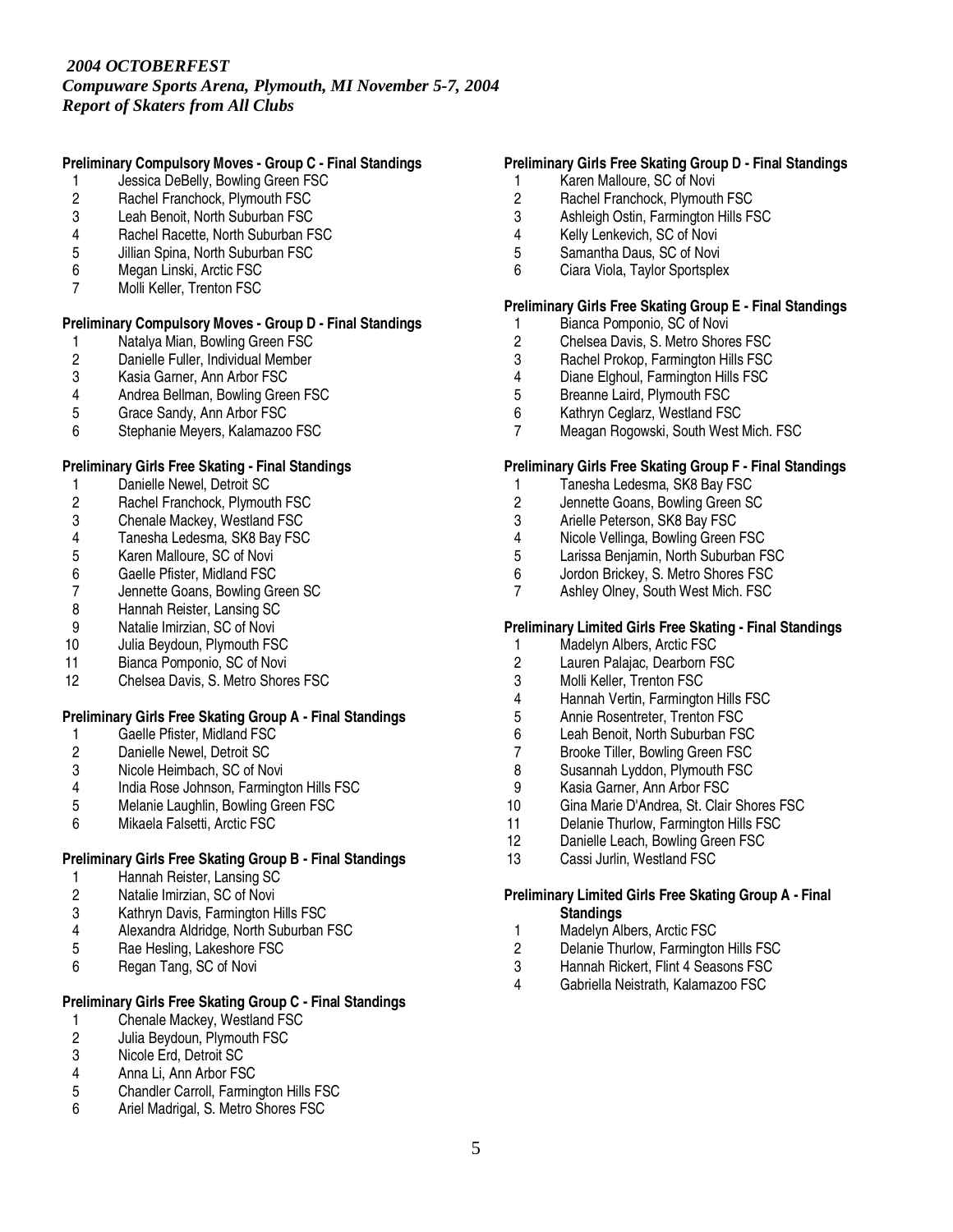*Compuware Sports Arena, Plymouth, MI November 5-7, 2004 Report of Skaters from All Clubs*

#### **Preliminary Limited Girls Free Skating Group B - Final Standings**

- 1 Hannah Vertin, Farmington Hills FSC<br>2 Brooke Tiller. Bowling Green FSC
- 2 Brooke Tiller, Bowling Green FSC
- 3 Amanda Bertsch, Ann Arbor FSC
- 4 Amy Allen, Individual Member<br>5 Ashlev Berg, Lakeland SC
- 5 Ashley Berg, Lakeland SC
- 6 Megan Birdwell, SA of Plymouth
- 7 Jacquelyne Zolynsky, Farmington Hills FSC

#### **Preliminary Limited Girls Free Skating Group C - Final Standings**

- 1 Susannah Lyddon, Plymouth FSC<br>2 Annie Rosentreter, Trenton FSC
- 2 Annie Rosentreter, Trenton FSC<br>3 Erika Kramb. Dearborn FSC
- 3 Erika Kramb, Dearborn FSC
- 
- 4 Megan Linski, Arctic FSC<br>5 Josephine Zolynsky, Farm 5 Josephine Zolynsky, Farmington Hills FSC
- 6 Marlaina Baxter, North Suburban FSC<br>7 Havlee Cantor, North Suburban FSC
- Haylee Cantor, North Suburban FSC

#### **Preliminary Limited Girls Free Skating Group D - Final Standings**

- 1 Molli Keller, Trenton FSC<br>2 Leah Benoit, North Suburl
- 2 Leah Benoit, North Suburban FSC<br>3 Merrick Jacob, Farmington Hills FS
- 3 Merrick Jacob, Farmington Hills FSC<br>4 Jillian Spina. North Suburban FSC
- 4 Jillian Spina, North Suburban FSC<br>5 Casev Dotv. Farmington Hills FSC
- 5 Casey Doty, Farmington Hills FSC<br>6 Victoria Church. Farmington Hills F
- 6 Victoria Church, Farmington Hills FSC
- 7 Jessica DeBelly, Bowling Green FSC

#### **Preliminary Limited Girls Free Skating Group E - Final Standings**

- 1 Sarah Ashley Pausch, Troy AFS<br>2 Kasia Garner, Ann Arbor FSC
- 2 Kasia Garner, Ann Arbor FSC<br>3 Patty Malaney, Plymouth FSC
- Patty Malaney, Plymouth FSC
- 4 Kristen Malloure, SC of Novi<br>5 Nicole Prokop. Farmington Hi
- 5 Nicole Prokop, Farmington Hills FSC
- 6 Danielle Fuller, Individual Member
- 7 Andrea Heide, St. Clair Shores FSC

### **Preliminary Limited Girls Free Skating Group F - Final Standings**

- 1 Lauren Palajac, Dearborn FSC<br>2 Gina Marie D'Andrea, St. Clair
- 2 Gina Marie D'Andrea, St. Clair Shores FSC<br>3 Kelly Sheehan, Troy AFS
- 3 Kelly Sheehan, Troy AFS<br>4 Natalya Mian, Bowling Gre
- 4 Natalya Mian, Bowling Green FSC<br>5 Teresa Dentico, Trenton FSC
- Teresa Dentico, Trenton FSC
- 6 Stephanie Meyers, Kalamazoo FSC
- 7 Lauren Moser, SC of Novi

### **Preliminary Limited Girls Free Skating Group G - Final Standings**

- 1 Cassi Jurlin, Westland FSC<br>2 Danielle Leach. Bowling Gre
- Danielle Leach, Bowling Green FSC
- 3 Kelsey McInnes, Plymouth FSC
- 4 Hilary Armstrong, Kalamazoo FSC<br>5 Grace Sandy, Ann Arbor FSC
- 5 Grace Sandy, Ann Arbor FSC
- 6 Megan Sanctorum, Plymouth FSC

# **Preliminary Spins - Group A - Final Standings**

- 1 Anna Li, Ann Arbor FSC<br>2 Annie Rosentreter, Trent
- 2 Annie Rosentreter, Trenton FSC<br>3 Anastasia Worthy, Detroit SC
- 3 Anastasia Worthy, Detroit SC<br>4 Kelsev Lahev. Bowling Green
- 4 Kelsey Lahey, Bowling Green FSC<br>5 Gaelle Pfister. Midland FSC
- 5 Gaelle Pfister, Midland FSC
- 6 Chelsea Walker, SC of Novi

#### **Preliminary Spins - Group B - Final Standings**

- 1 Erica Line, Garden City FSC
- 2 Michelle Rabb, Bowling Green FSC
- 3 Andrea Bellman, Bowling Green FSC
- 4 Marlaina Baxter, North Suburban FSC<br>5 Brittany Barclae, SC of Novi
- 5 Brittany Barclae, SC of Novi<br>6 Havlee Cantor, North Suburt
- Haylee Cantor, North Suburban FSC
- 7 Ashley Olney, South West Mich. FSC

# **Preliminary Team Compulsories - Final Standings**

- 1 Ice Angels, Garden City FSC
- 2 Fire On Ice, Kalamazoo FSC
- 3 J+J+Special K, North Suburban FSC

# **Pre-Peliminary Compulsory Moves - Group F - Final Standings**

- 1 Rose White, Kalamazoo FSC<br>2 Jacqueline Gress. Plymouth F
- 
- 2 Jacqueline Gress, Plymouth FSC<br>3 Lindsay Robbins, Midland FSC Lindsay Robbins, Midland FSC
- 
- 4 Alan Warner, Midland FSC<br>5 Ben Sokoloff. Farmington H 5 Ben Sokoloff, Farmington Hills FSC<br>6 Ashlev Dickinson. Monroe FSC
- Ashley Dickinson, Monroe FSC
- 7 Grace Hammond, Bowling Green FSC

# **Pre-Preliminary Compulsory Moves - Group A - Final Standings**

- 1 Megan Bartley, Bowling Green SC
- 2 Katie Butler, Plymouth FSC<br>3 Stephanie Messineo. Farmin
- 3 Stephanie Messineo, Farmington Hills FSC
- 4 Stacey Tomkovich, Farmington Hills FSC<br>5 Courtney Van Horn, Bowling Green SC
- 5 Courtney Van Horn, Bowling Green SC<br>6 Lauren La Voie Individual Member
- Lauren La Voie, Individual Member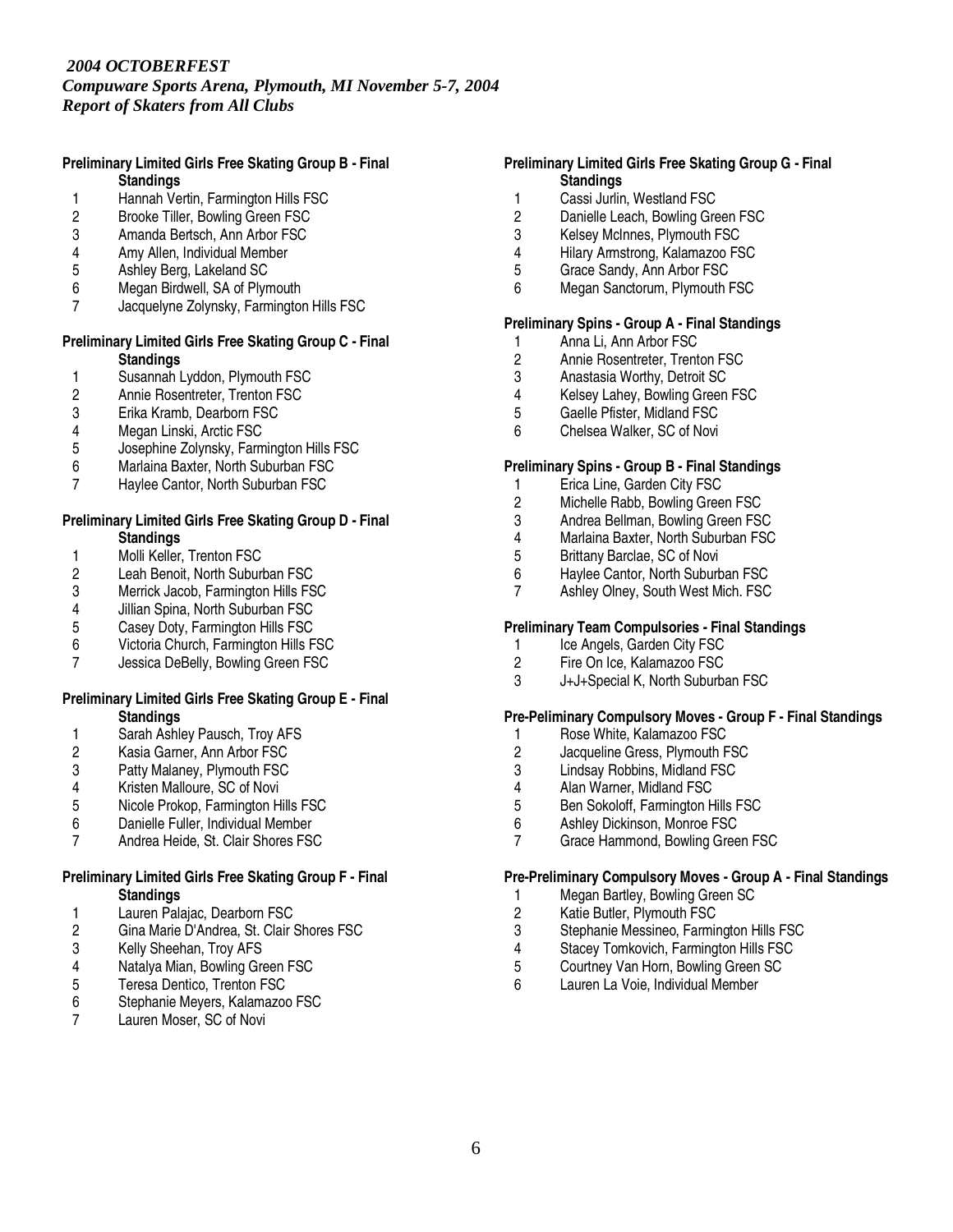*Compuware Sports Arena, Plymouth, MI November 5-7, 2004 Report of Skaters from All Clubs*

# **Pre-Preliminary Compulsory Moves - Group B - Final Standings**

- Kelsey Lahey, Bowling Green FSC
- 2-TIE Vanessa Winter, Greater Grand Rapids
- 2-TIE Alyssa Shomsky, Plymouth FSC
- 4 Derek Jacob, Midland FSC
- 5 Alexandra Draybuck, Farmington Hills FSC<br>6 Gabriella Neistrath, Kalamazoo FSC
- 6 Gabriella Neistrath, Kalamazoo FSC

# **Pre-Preliminary Compulsory Moves - Group C - Final Standings**

- 1 Taylor Jackson, Bowling Green FSC<br>2 Lauren Shuff, Midland FSC
- 2 Lauren Shuff, Midland FSC<br>3 Lexi Perrault, Bowling Gree
- Lexi Perrault, Bowling Green FSC
- 4 Maggie Blackmer, Bowling Green FSC<br>5 Lindsey Lawson. Port Huron Fsc
- Lindsey Lawson, Port Huron Fsc
- 6 Ellen Gabelmann, Farmington Hills FSC

# **Pre-Preliminary Compulsory Moves - Group D - Final Standings**

- 1 Mary Blair, Arctic FSC<br>2 Brooke Chamberlain.
- 2 Brooke Chamberlain, Midland FSC
- 3 Michelle Rabb, Bowling Green FSC
- 4 Michelle Preston, Trenton FSC
- 5 Elizabeth Goldstein, Ann Arbor FSC<br>6 Alora Adams, SC of Novi
- 6 Alora Adams, SC of Novi

#### **Pre-Preliminary Compulsory Moves - Group E - Final Standings**

- 
- 1 Dorothy Cheng, Ann Arbor FSC<br>2 Matthew Blackmer. Bowling Gree 2 Matthew Blackmer, Bowling Green FSC<br>3 Jordyn Timpson, Lansing SC
- 
- 3 Jordyn Timpson, Lansing SC<br>4 Meghan Berry, Ann Arbor FSC
- 4 Meghan Berry, Ann Arbor FSC<br>5 Amanda Taranto. S. Metro Sho Amanda Taranto, S. Metro Shores FSC
- 6 Lizette Baeza, SC of Novi
- 7 Kristin Prestel, North Suburban FSC

# **Pre-Preliminary Girls Free Skating - Final Standings**

- 
- 1 Miranda Micallef, Detroit SC<br>2 Heather Heimbach, SC of No 2 Heather Heimbach, SC of Novi<br>3 Andrea Bellman. Bowling Greer
- 3 Andrea Bellman, Bowling Green FSC<br>4 Mary Blair. Arctic FSC
- 4 Mary Blair, Arctic FSC<br>5 Katie Butler, Plymouth
- 5 Katie Butler, Plymouth FSC
- 6 Leah Goudie, Plymouth FSC<br>7 Courtney Van Horn, Bowling
- 7 Courtney Van Horn, Bowling Green SC
- 8 Briana Kazi, SA of Plymouth
- 9 Lauren Shuff, Midland FSC<br>10 Kendall Gazaui, Ann Arbor
- Kendall Gazaui, Ann Arbor FSC
- 11 Kelsey Helwig, Farmington Hills FSC

# **PrePreliminary Girls Free Skating Group B - Final Standings**

- 1 Elizabeth Sandberg, Ann Arbor FSC<br>2 Leah Goudie, Plymouth FSC
- 2 Leah Goudie, Plymouth FSC<br>3 Lauren Shuff. Midland FSC
- 3 Lauren Shuff, Midland FSC<br>4 Kendall Gazaui. Ann Arbor I
- 4 Kendall Gazaui, Ann Arbor FSC
- 5 Cassie Wroten, SC of Novi
- 6 Taylor Jackson, Bowling Green FSC<br>7 Maggie Blackmer Bowling Green FS
- Maggie Blackmer, Bowling Green FSC

# **PrePreliminary Girls Limited FS Div I Group A - Final Standings**

- 1 Megan Bartley, Bowling Green SC
- 2 Mackenzie Elkow, SC of Novi<br>3 Erin Lyddon. Plymouth FSC
- Erin Lyddon, Plymouth FSC
- 4 Madison DeLuca, Farmington Hills FSC<br>5 Megan Haase. Detroit SC
- 5 Megan Haase, Detroit SC<br>6 Julia Bledsoe, SK8 Bay FS
- Julia Bledsoe, SK8 Bay FSC
- 7 Fiona Smith, Bowling Green FSC

### **PrePreliminary Girls Limited FS Div I Group B - Final Standings**

- 1 Sally Hecksel, Individual Member<br>2 Alexandra Zazula, Detroit SC
- 2 Alexandra Zazula, Detroit SC<br>3 Michaela Vertin, Farmington H
- 3 Michaela Vertin, Farmington Hills FSC<br>4 Jessica Nicosia. Detroit SC
- 4 Jessica Nicosia, Detroit SC<br>5 Christina Carnes, SC of Nov
- 5 Christina Carnes, SC of Novi
- 6 Barbara Lawson, Individual Member<br>7 Stacey Tomkovich, Farmington Hills
- Stacey Tomkovich, Farmington Hills FSC
- 8 Bridget Hillman, Plymouth FSC

#### **PrePreliminary Girls Limited FS Div II Group A - Final Standings**

- 1 Elizabeth Goldstein, Ann Arbor FSC<br>2 Michelle Preston. Trenton FSC
- 2 Michelle Preston, Trenton FSC<br>3 Korene Humbach, Garden City
- 3 Korene Humbach, Garden City FSC<br>4 Samantha Stephens. Port Huron Fsc
- 4 Samantha Stephens, Port Huron Fsc<br>5 Alora Adams, SC of Novi
- 5 Alora Adams, SC of Novi
- 6 Brooke Chamberlain, Midland FSC<br>7 Sera Petrillo. Plymouth FSC
- Sera Petrillo, Plymouth FSC

# **PrePreliminary Girls Limited FS Div II Group B - Final Standings**

- 1 Angela Agius, Dearborn FSC
- 2 Meghan Berry, Ann Arbor FSC
- 3 Michelle Rabb, Bowling Green FSC
- 4 Mia Gillis, Taylor Sportsplex<br>5 Madison Elkow. SC of Novi
- 5 Madison Elkow, SC of Novi<br>6 Molly Shuart, Plymouth FSC
- 6 Molly Shuart, Plymouth FSC
- 7 Kristin Prestel, North Suburban FSC

# **PrePreliminary Girls Limited FS Div II Group C - Final Standings**

- 1 Dorothy Cheng, Ann Arbor FSC
- 2 Brittany Decker, Plymouth FSC<br>3 Michelle Rubin. Farmington Hills
- 3 Michelle Rubin, Farmington Hills FSC
- 4 Shelby Locklear, SA of Plymouth
- 5 Amanda Taranto, S. Metro Shores FSC<br>6 Lizette Baeza SC of Novi
- 6 Lizette Baeza, SC of Novi
- 7 Alissa Gould, Plymouth FSC

# **PrePreliminary Girls Limited FS Div II Group D - Final Standings**

- 1 Brittany Barclae, SC of Novi<br>2 Ashlev Hollenbeck. Garden (
- 2 Ashley Hollenbeck, Garden City FSC<br>3 Lindsay Robbins. Midland FSC
- 3 Lindsay Robbins, Midland FSC<br>4 Leslie Spector, Farmington Hills
- 4 Leslie Spector, Farmington Hills FSC<br>5 Grace Hammond, Bowling Green FSC
- 5 Grace Hammond, Bowling Green FSC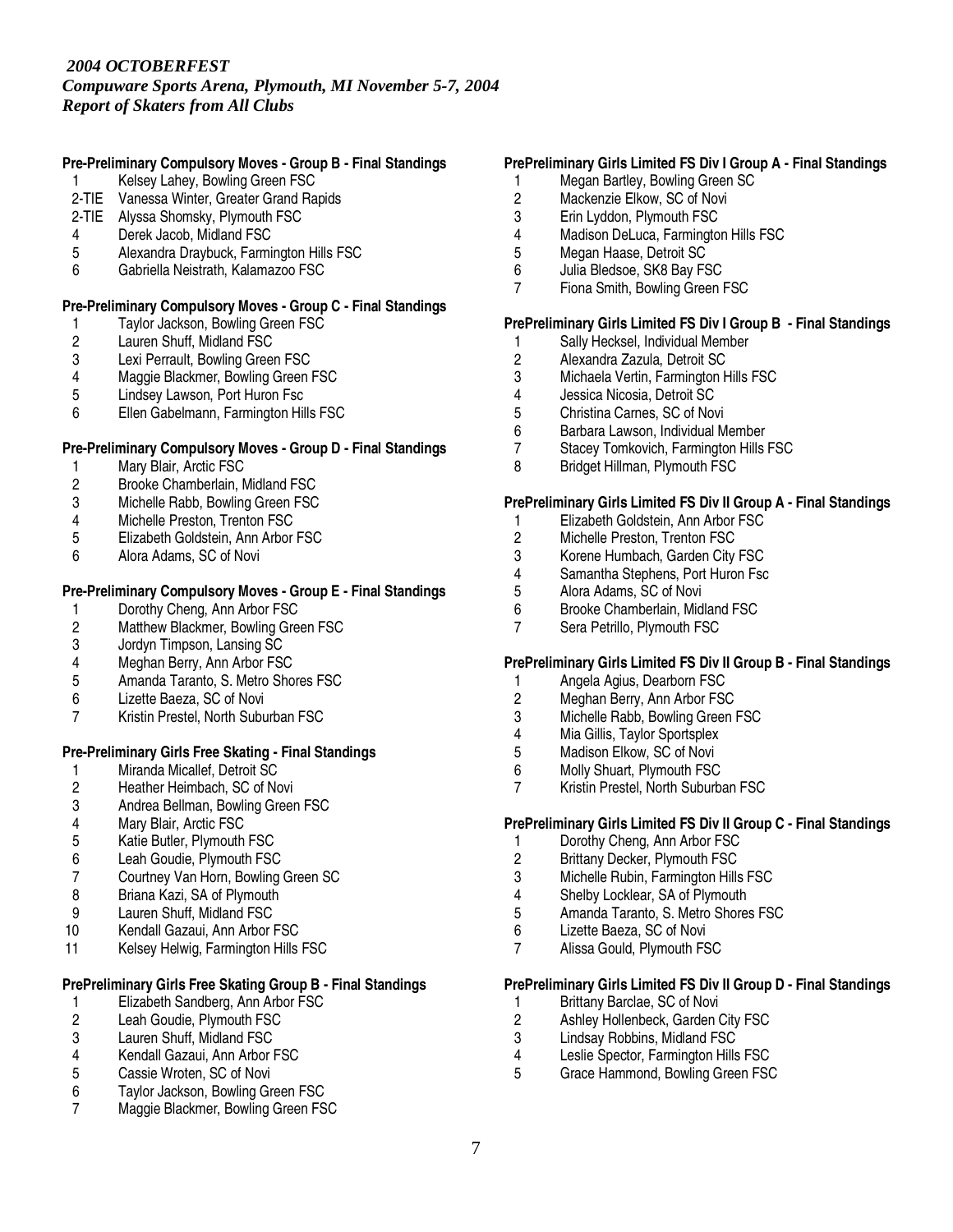*Compuware Sports Arena, Plymouth, MI November 5-7, 2004 Report of Skaters from All Clubs*

# **PrePreliminary Girls Limited FS Div II Group E - Final Standings**

- 1 Jessica Randolph, Garden City FSC
- 2 Amberly Smith, Greater Grand Rapids<br>3 Lindsev Dickinson. Monroe FSC
- Lindsey Dickinson, Monroe FSC
- 4 Rose White, Kalamazoo FSC
- 5 Jennifer Fortais, SA of Plymouth<br>6 Tiffany Blount, South West Mich.
- Tiffany Blount, South West Mich. FSC
- 7 Carly Gosine, North Suburban FSC

# **PrePreliminary Girls Limited FS Div.** I Group C - Final Standings

- 1 Alexandra Draybuck, Farmington Hills FSC<br>2 Vera Barnwell, North Suburban FSC
- 2 Vera Barnwell, North Suburban FSC<br>3 Kelsey Lahey, Bowling Green FSC
- 3 Kelsey Lahey, Bowling Green FSC<br>4 Lauren La Voie, Individual Member
- 4 Lauren La Voie, Individual Member<br>5 Stephanie Messineo, Farmington Hi
- 5 Stephanie Messineo, Farmington Hills FSC
- 6 Courtney Ozog, Plymouth FSC
- 7 Cecily Valdez, North Suburban FSC<br>8 Paige Mason. Ann Arbor FSC
- Paige Mason, Ann Arbor FSC

# **PrePreliminary Girls Limited FS Div.** I Group E - Final Standings

- 1 Danielle Carrier, Plymouth FSC<br>2 Ellen Gabelmann, Farmington H
- 2 Ellen Gabelmann, Farmington Hills FSC<br>3 Nancy Zweber, Onyx SA
- 3 Nancy Zweber, Onyx SA<br>4 Katie Krausman, Lakelan
- 4 Katie Krausman, Lakeland SC<br>5 Lexi Perrault, Bowling Green F
- Lexi Perrault, Bowling Green FSC
- 6 Suzanne Dettling, North Suburban FSC
- 7-TIE Rebecca Brown, North Suburban FSC
- 7-TIE Chelsea Walker, SC of Novi

# **Pre-Preliminary Limited - Division 1 - Final Standings**

- 1 Megan Bartley, Bowling Green SC
- 2 Alexandra Draybuck, Farmington Hills FSC
- 3 Alyssa Shomsky, Plymouth FSC<br>4 Sally Hecksel, Individual Member
- 4 Sally Hecksel, Individual Member<br>5 Erin Lyddon, Plymouth FSC
- 5 Erin Lyddon, Plymouth FSC<br>6 Mackenzie Elkow, SC of Nov
- 6 Mackenzie Elkow, SC of Novi<br>7 Michaela Vertin, Farmington H
- 7 Michaela Vertin, Farmington Hills FSC<br>8 Vera Barnwell. North Suburban FSC
- Vera Barnwell, North Suburban FSC
- 9 Ellen Gabelmann, Farmington Hills FSC
- 10 Kelsey Lahey, Bowling Green FSC
- 11 Nancy Zweber, Onyx SA
- 12 Danielle Carrier, Plymouth FSC
- 13 Rebecca Sievewright, Lakeland SC<br>14 Alexandra Zazula. Detroit SC
- Alexandra Zazula, Detroit SC
- 15 Vanessa Winter, Greater Grand Rapids

# **Pre-Preliminary Spins - Group A - Final Standings**

- 1 Megan Bartley, Bowling Green SC<br>2 Katie Butler, Plymouth FSC
- 2 Katie Butler, Plymouth FSC<br>3 Suzanne Dettling, North Sub
- 3 Suzanne Dettling, North Suburban FSC<br>4 Lauren Shuff. Midland FSC
- Lauren Shuff, Midland FSC
- 5 Derek Jacob, Midland FSC
- 6 Lindsey Lawson, Port Huron Fsc

# **Pre-Preliminary Spins - Group B - Final Standings**

- 1 Jacqueline Gress, Plymouth FSC
- 2 Alan Warner, Midland FSC<br>3 Alora Adams. SC of Novi
- Alora Adams, SC of Novi
- 4 Lindsey Dickinson, Monroe FSC
- 5 Kirsten Warner, Midland FSC<br>6 Lizette Baeza, SC of Novi
- 6 Lizette Baeza, SC of Novi

#### **Pre-Preliminary Team Compulsories - Final Standings**

- 1 Hollys Angels, North Suburban FSC
- 2 The Fab Four, Farmington Hills FSC<br>3 The Fabulous Four, Bowling Green S
- The Fabulous Four, Bowling Green SC
- 4 Ice Angels, Monroe FSC<br>5 United Ice. Midland FSC
- United Ice, Midland FSC
- 6 Starbrites, Midland FSC

#### **Pre-Preliminary/Preliminary Artistic Showcase - Group A - Final Standings**

- 1 Hannah Reister, Lansing SC
- 2 Regan Tang, SC of Novi
- 3 Suzanne Dettling, North Suburban FSC
- 4 Savannah Gosine, North Suburban FSC<br>5 Kacey Lawniczak, North Suburban FSC
- 5 Kacey Lawniczak, North Suburban FSC
- 6-TIE Rebecca Brown, North Suburban FSC
- 6-TIE Julia Bledsoe, SK8 Bay FSC

### **Pre-Preliminary/Preliminary Artistic Showcase - Group B - Final Standings**

- 1 Haylee Cantor, North Suburban FSC<br>2 Marlaina Baxter. North Suburban FSC
- Marlaina Baxter, North Suburban FSC
- 3 Korene Humbach, Garden City FSC
- 4 Michelle Preston, Trenton FSC
- 
- 5 Brooke Chamberlain, Midland FSC<br>6 Kristin Prestel. North Suburban FSC 6 Kristin Prestel, North Suburban FSC
- Molli Keller, Trenton FSC
- 8 Erika Kramb, Dearborn FSC

#### **Pre-Preliminary/Preliminary Artistic Showcase - Group C - Final Standings**

- 1 Ashley Dickinson, Monroe FSC<br>2 Lindsay Robbins, Midland FSC
- 2 Lindsay Robbins, Midland FSC
- 3 Danielle Fuller, Individual Member
- 4 Brittany Barclae, SC of Novi<br>5 Kelsev Helwig, Farmington H
- 5 Kelsey Helwig, Farmington Hills FSC<br>6 Chelsea Davis, S. Metro Shores FSC
- 6 Chelsea Davis, S. Metro Shores FSC
- 7 Staci Rodriguez, Lakeland SC<br>8 Leslie Spector. Farmington Hill
- Leslie Spector, Farmington Hills FSC